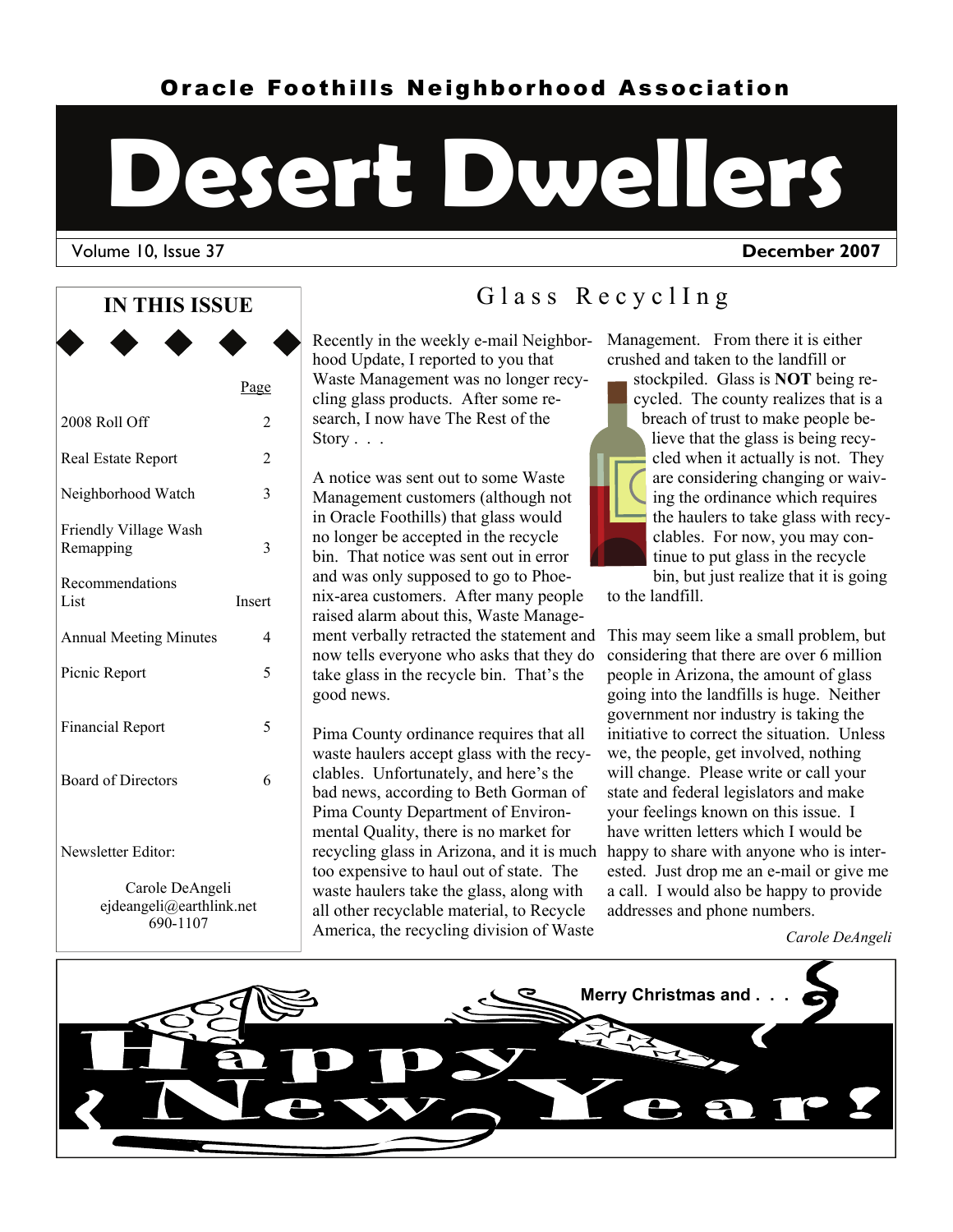# 2008 Dumpster Day - January 19

OFNA will sponsor a roll off container (huge dumpster) for large trash items with the intent to save you time, money, and help keep our neighborhood in tip top shape.

The roll off will be delivered on **Saturday January 19 at 8:00 am**. **to the wash just off Agave Dr., in the 5400 block.** Each neighbor will be limited to one level truck or small trailer load. All deposits can be made on a **first come first served basis**. The roll off will be picked up when full or at 4pm whichever comes first.

**What you can bring:** Green waste (yard trimmings), furniture, wood products, etc., etc.

**What you cannot bring**: refrigerators, freezers, ice

makers, tires, large drums, medical waste, paint, asbestos materials, contaminated soil, hazardous waste -liquid, batteries or railroad ties. In addition, Inert materials such as rock and concrete will not be permitted.

Keep your eye on "Neighborhood Update" email for details or changes as we try to answer questions and finalize the plan.

We are looking for a few volunteers to oversee the process and ensure that the Loading Requirements, Restrictions, Weight Limitations are observed. Please contact me if you can spare a few hours.

## *Karl Oxnam lifeisgoodx2@yahoo.com; 623-0147*

### **Heroes Around the Corner**

 Besides the great chicken and brats by the folks at the grill, one of the reasons I enjoy the annual neighborhood picnic is the opportunity to meet some of my neighbors. This year, while helping to set up for the event, I met Dr. Frank Laird. I found out he was originally from North Texas, as am I. When I asked him how he came to be in Tucson, he said his job as a cardiologist brought him here. He mentioned that he had gone to college on the GI bill, and then he told me that the first job he had out of high school was dropping bombs over France.

 Now that got my attention! After watching Ken Burns' series *The War*, I knew what a dangerous first job that was. The Army Air Corps required a person to go on twenty five sorties, then

your obligation was up, and you could be discharged and go home. Sounds easy, but the odds of surviving through twenty five bombing raids were very low however, due to superior German airpower during the early part of the war. Dr. Laird told me about some of his missions where over half of his squadron was either shot down, or ran out of fuel and had to ditch their plane over enemy territory or the North Sea before making it back to England. His twenty fifth mission was to drop bombs along the beach at Normandy to clear the way for the D – Day invasion. It was quite an honor meeting this very fortunate veteran who is our neighbor.

*Jesse Wood* 

|                                                                                                                                                                                                      | <b>IWAI LORAL INPOIL</b> |            |                   |  |  |
|------------------------------------------------------------------------------------------------------------------------------------------------------------------------------------------------------|--------------------------|------------|-------------------|--|--|
| SOLD<br>Comparative Market Analysis for listed properties in Oracle Foothills Estates. "Sold" properties have closed<br>escrow within the last 6 months. Data provided by Camille Zachmeier, Realtor |                          |            |                   |  |  |
| <b>Status</b>                                                                                                                                                                                        | # Properties             | Avg. Price | <b>Price/Foot</b> |  |  |
| Active                                                                                                                                                                                               | 4                        | 535,999    | 244.68            |  |  |
| Contingent                                                                                                                                                                                           |                          | 389,000    | 164.90            |  |  |
| Sold                                                                                                                                                                                                 | 4                        | 366,725    | 157.47            |  |  |

Real Estate Report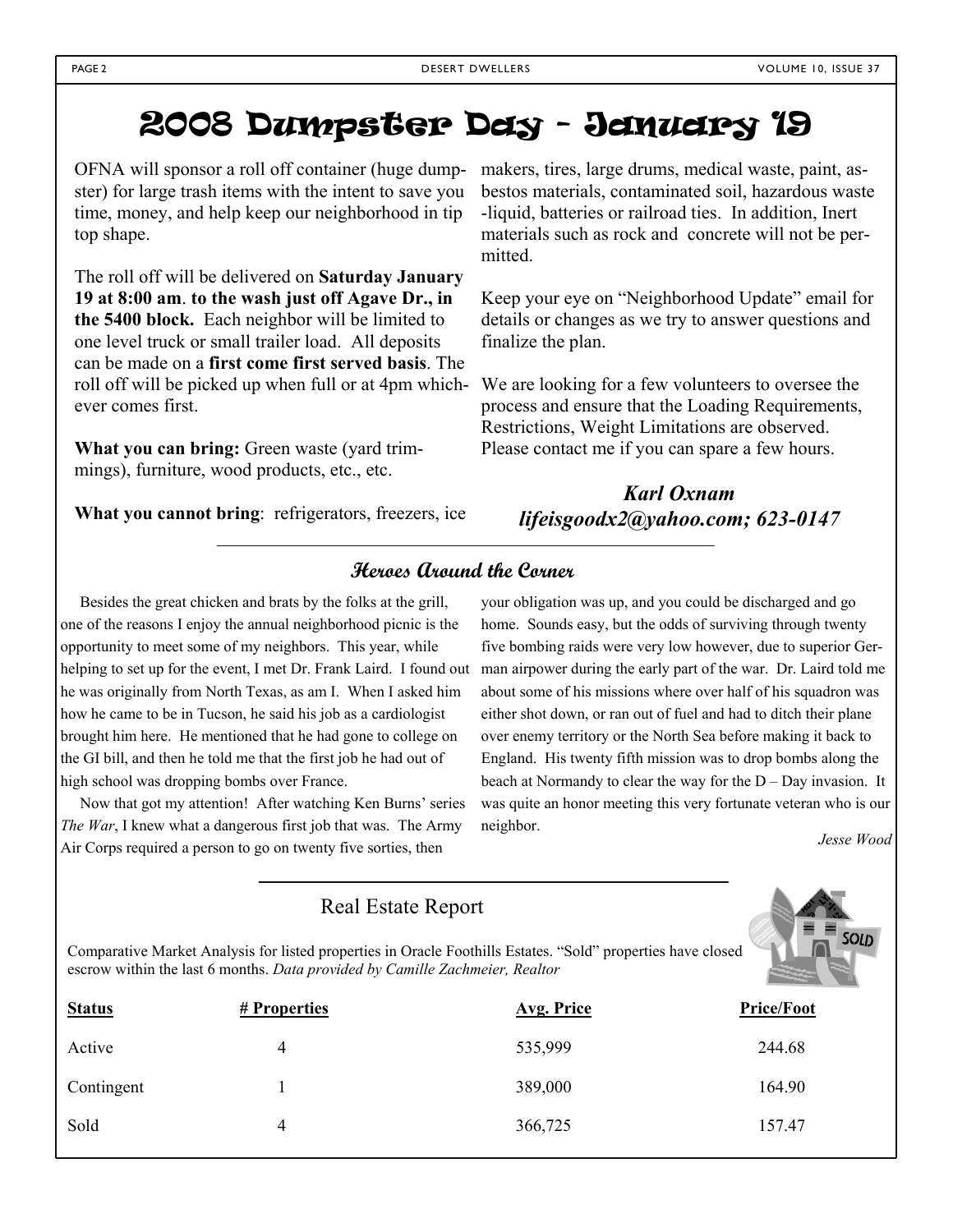# **Friendly Village Wash Remapping**

The Pima County Regional Flood Control District has been remapping the FEMA 100-year flood plains of the Friendly Village Wash for some time. I have just been informed that this effort is complete and the new revised maps will be submitted to FEMA in December for their 90-day approval process.

When approved, FEMA will submit a Letter of Map Revision (LOMR) which will show the new A-Zone (100-year flood zone) maps of the Friendly Village Wash.

A number of our neighbors have

recently observed surveying activity around the washes and questioned the reasons for it. These surveys along with other studies and aerial maps were blended to map the wash into the geologic flood plain and thus correcting map errors that showed the flood plain running on the side of the hills and areas where water never flowed.

The new maps will show a number of homes moved out of the flood plain and will remove the mortgage company requirement for flood insurance. This should qualify the homeowner for up to a one-year

refund of flood insurance. The affected neighbors will need a copy of the LOMR to file for the revision. The mortgage company will then issue a letter that can be sent to the homeowner's insurance company.

When the proposed mapping is accepted and the LOMR is issued, OFNA will share this information with you.

*Jay DeAngeli* 

# **Neighborhood Watch**

Dear Neighbors,

I am the new Area Leader for Neighborhood Watch. Actually I've participated in unofficial neighborhood watches all of my life. As a child, we always watched out for the neighboring houses when friends were away. I continued this habit as an adult from Coast to Coast.

The Neighborhood Watch report will cover burglaries, assorted break-in type problems and scams (both by internet and by phone). I do proof the Sheriff's Connection and would include a Sexual Predator if the person was located near our neighborhood.

#### Please **DO NOT HESITATE TO CALL 911 IF YOU SEE SUSPICIOUS ACTIVITIES!** An officer will respond and will also phone to tell you the results, if you request this information.

**Carolyn Hoenig 887-3815 cs2hng@dakotacom.net**

#### E-MAIL UPDATES

Neighborhood e-mail updates are sent out generally once a week. If you are not currently on the distribution list and would like to be, please send your email address to:

#### **Carole DeAngeli ejdeangeli@earthlink.net**

Please put **OFNA** in the subject line so that I will recognize you.

**Oracle Foothills Neighborhood Association Financial Statement 8/31/07 ~ 11/15/07** 

| Balance Forward | \$9436 |
|-----------------|--------|
| Income          | 5200   |
| Expenses        | 2497   |

**New Balance \$12139** 

**Details are available to all members from the Treasurer, Jay DeAngeli**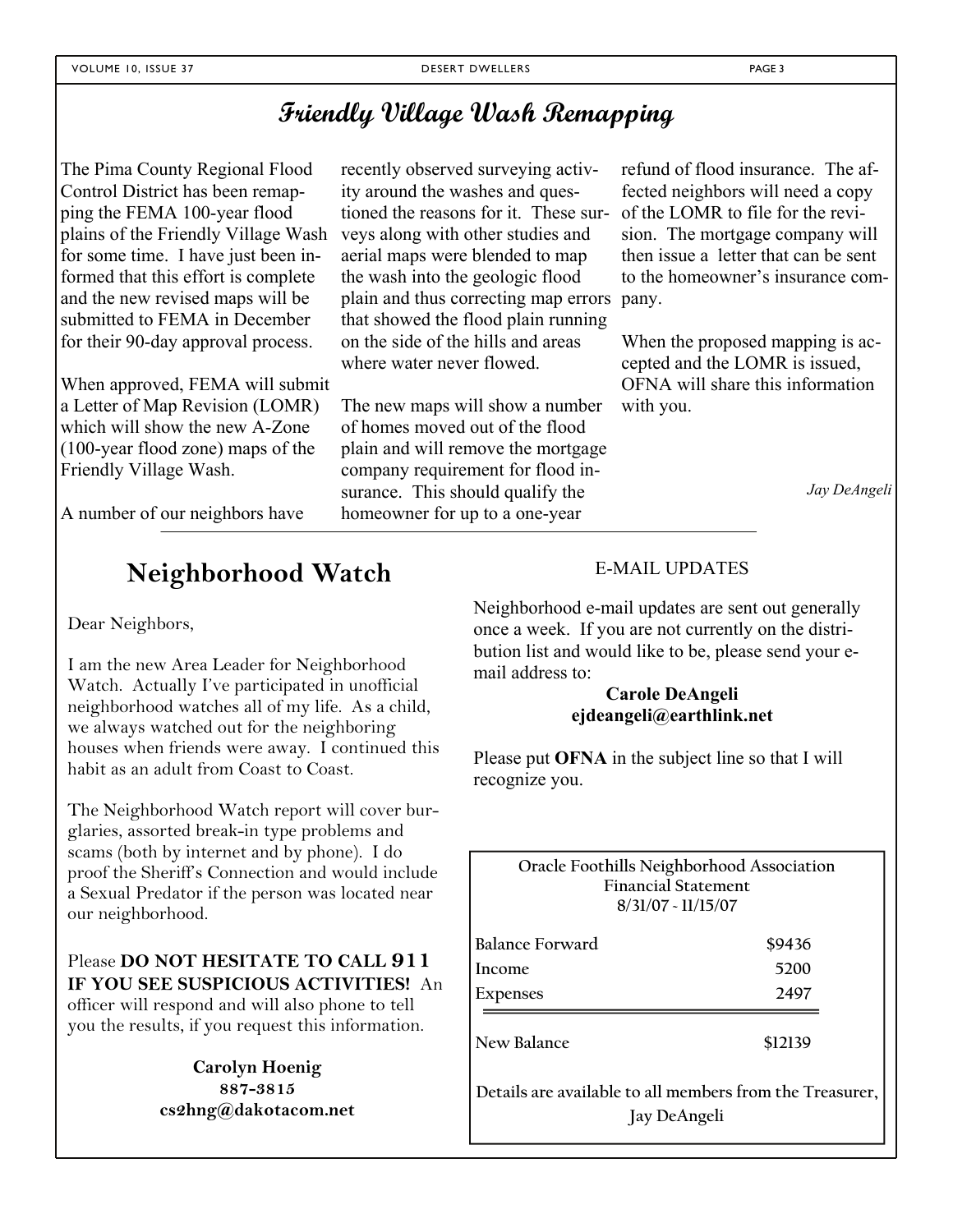#### *Oracle Foothills Neighborhood Association*  **Annual Membership Meeting September 15, 2007**

Dove of Peace Lutheran Church, 665 W. Roller Coaster Rd. Tucson, Arizona

Registration, coordinated by Kitty & Richard Schwartz, began at 8:30 a.m. Neighbors enjoyed food and fellowship until the meeting was called to order at 9:45 a.m. by OFNA board president Greg Smith. Greg reviewed the agenda and minutes from the 2006 Annual Meeting. Both were accepted. Jay DeAngeli, treasurer, presented his report which also was accepted. Year to date income exceeded expenses by \$1,432. Beginning cash balance was \$8004 and ending cash balance is \$9,436. All of the grant of \$1,700 from Pro-Neighborhoods has been spent for restoration and beautification of the Triangle Park at Genematas and Canyon View, along with \$175 in neighborhood donations. Satisfaction with the result and appreciation for the effort expended by several neighbors was expressed. Membership subscription for 2006-2007 was 110 of about 260 Oracle Foothills family units. As of today, 72 subscriptions for 2007- 2008 have been received. Karl Oxnam reported on the financial audit he and Sharon Laird conducted for September 1, 2006 to September 1, 2007. All is in order.

Carole DeAngeli reviewed her work in the area of communications. She has an updated Recommendations List and asked for ongoing updates. She encouraged members to submit information and articles on activities and interests for use in Desert Dwellers, the OFNA newsletter which she edits. Publication is generally quarterly (December, March, May/June, September). She does not accept articles of a political, religious or commercial nature. Also contact Carole with information appropriate for the weekly e-alerts, especially suspicious activities observed in the neighborhood, such as home or mail box break-ins. Appreciation was expressed for Carole's work in keeping the neighborhood informed.

Some time was spent reviewing the issue of Pima County zoning regulations regarding manufactured (built to be moveable) and modular housing (prefab with permanent installation) and pending efforts to modify the current exclusion of both types of housing. Pima County has set up a Committee to study the issue of "manufactured and affordable housing." Carole DeAngeli represents county supervisor for District 1, Ann Day, on the committee along with representatives from districts, some neighborhoods, and some not for profits, such as Habitat for Humanity. The first meeting will be October 2, 2007. Meetings will be led by arbitrators. She does not know if meetings are open to the public and if members of the media will be present. She will keep OFNA informed via email and the newsletter. Various views were aired on the subject, beginning with the history of OFNA in 1999 with a problematic manufactured home at Agave and 1<sup>st</sup> Avenue. It was removed only after considerable advocacy for removal by OFNA leadership and eventual purchase of the property by an OFNA member. Carole noted a county committee to study affordable housing already exists, taken to indicate that special interests, interested in making zoning regarding housing more lenient, have brought about the new committee. OFNA member, Jesse Wood, is an alternate on this committee. Carole and Jesse welcome input from OFNA

members. Carole was asked to circulate the names of other committee members, so that OFNA members may communicate directly with them. Carole will do so as soon as she has that information. Carole encouraged direct communication with Ann Day.

Jay DeAngeli reported that development of Triangle Park at Genematas & Canyon View is completed, though watering and pruning will continue to be needed. The ongoing TLC provided by Angelo Dellacona was recognized, as was Jay's work in securing the Pro Neighborhoods grant, guiding its implementation, and securing a little over \$300 additional funding for finishing touches, such as metal plant tags.

Persistent advocacy for Oracle Foothills road improvements with Ann Day and Pima County Department of Transportation was reported. Initially dismissed, the need has been acknowledged by the Department of Transportation but no action is yet planned.

Richard Schwartz was thanked for his small acts of service to OFNA, such as securing refreshments for the meeting and assisting in obtaining supplies for the picnic.

Opinions about reinstituting the CC&Rs (voluntarily instituted restrictions regarding property use) were put forward. CC&Rs were in place for the first fifty years of the sub-division. When they expired in 1997, efforts to renew them failed. George Genematas, a current resident and descendent of the developer of Oracle Foothills, is willing to finance the legal work required if the CC&Rs are drafted for reinstitution. While CC&Rs can provide safeguards to property holders, some present indicated they were not interested in strict regulations of everyday life, such as where to place one's garbage can. A call was made for committee volunteers to explore the matter further. If interested, contact Jay DeAngeli.

Greg reported on the status of the OFNA web site, which has been dormant for the past couple of years. He and Travis Wheeler developed a new web site which requires modest computer savvy to oversee. He called for volunteer contributors, offering instruction for what needs to be done.

Carolyn Hoenig, new Oracle Foothills Neighborhood Watch Area Leader, reminded all of the need for vigilance in reporting observed suspicious activity to block leaders and the sheriff. Problems over the past year have occurred with mail theft and fraud. One trial of an offender is known to be pending. Members were advised not to use mail boxes for out going mail and to install mail boxes that lock. An example of hesitancy to report suspicious behavior at an address, that turned out to be the site of illegal activity, was shared.

Camille Zachmeier reported on the annual picnic to be held October 27 in the wash next to the "chocolate house," (aka the Eisner residence) from 1 p.m. – dark. As usual, Chef Jay and assistants will barbeque chicken and hotdogs, planners will purchase meat, bread, water & soft drinks, and everyone is asked to bring side dishes and, if desired, beer and wine. Planners are open to new ideas. A call for a coordinator for next year was made.

Camille also reported on nominations. All of the current board was unanimously elected to another term (Jay DeAngeli, Sig Eisner, Gene Isaak, Sharon Laird, Scott Odom, Karl Oxnam,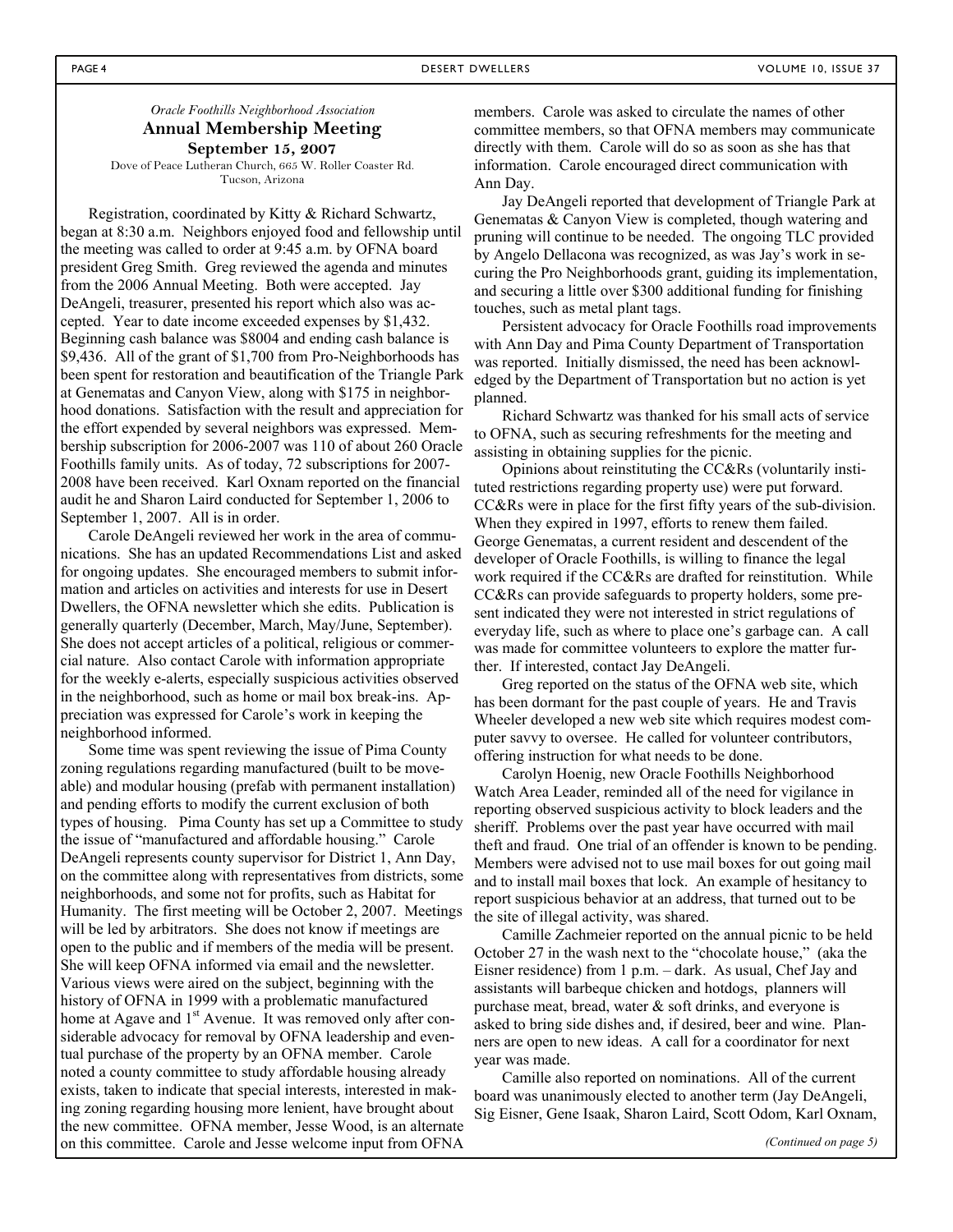#### *(Continued from page 4)*

Carolyn Redmore, Tom Scarborough, Barbara Schuessler, Richard Schwartz, Greg Smith, Travis Wheeler, Jesse Wood and Camille Zachmeier). Rebecca Spencer, nominated from the floor, was also unanimously elected to serve.

In Open Forum the following was discussed:

- How to increase OFNA membership? Personal invitation, beginning with attending the picnic, seems to work best. Carole DeAngeli's faithful outreach to each new family was given as an example.
- More on pros  $&$  cons of CC&Rs and what makes them most palatable to the most people.
	-
- Comment on original intent of CC&Rs: To keep the integrity and desert esthetic of the neighborhood.
- Development on Lady Lane on the newly subdivided properties has not begun, with no building permits issued.

A raffle of door prizes was held. Carolyn Hoenig and Marge Pellegrino won vouchers for Vivace Restaurant, Sig Eisner won a membership to Tohono Chul Park, George Grimm and Phil Williams won passes to the Arizona Sonora Desert Museum.

The meeting was adjourned at 11:30.

 Respectfully submitted, Carolyn D. Redmore, Vice President



The Neighborhood Picnic was a great success thanks to so many willing folks who lent a hand and pitched in to help. We gathered on a beautiful fall day, somewhat warm for the end of October, and we were all thankful for the shade of the big tent. Manning the grills were **Jay DeAngeli, Richard Schwartz** and **Tom Scarborough**. The chicken and brats were delicious, as were all the wonderful potluck dishes everyone contributed. This year the soft drinks and ice were generously provided by **Scott and Devon Bronson**, neighbors on Yvon Drive and owners of the Coxco stations on Oracle. **Sig and Nan Eisner** once again provided us their property, electricity and water for the event. **Barbara Schuessler** created the fantastic photo board which showcases the flora and fauna of Oracle Foothills. Barbara also joined with **Leisa Forman** in providing an entertaining flamenco dance. **Merrill Peterson** brought the sound equipment and also took some great photos. **Kitty and Richard Schwartz** provided the piñata and all of the goodies inside. The fun children's activities were provided by **Monica and Jude Cook**, **Jacki, Hank and Angus Elder and Camille Zachmeier**. Many of you helped with set up, decorating and clean up, and for

that I am very grateful! **Bill Broyles** hauled away all the trash and recyclables. A very big THANK YOU to everyone who contributed to the effort! *Carole DeAngeli* 

## New Board and Officers

At the Annual Meeting in September, the new Board of Directors was elected to serve for the '08 year. The Board then met to elect officers. The new President is Camille Zachmeier, a Realtor who lives on Agave near First Ave. Elected to the Vice President position was Richard Schwartz who also lives on Agave. Jay DeAngeli will continue as Treasurer, and the new Secretary is Greg Smith. The contact information for the Officers and Board members is listed on the back page. Please don't hesitate to contact any of these officers with your concerns or questions.

## Contributions

OFNA would like to acknowledge the following generous contributions to our Annual Meeting drawing:

- Tohono Chul Desert Park *Annual Membership*
- Arizona Sonora Desert Museum *Admission Passes*
	- Vivace Restaurant *Dinners*